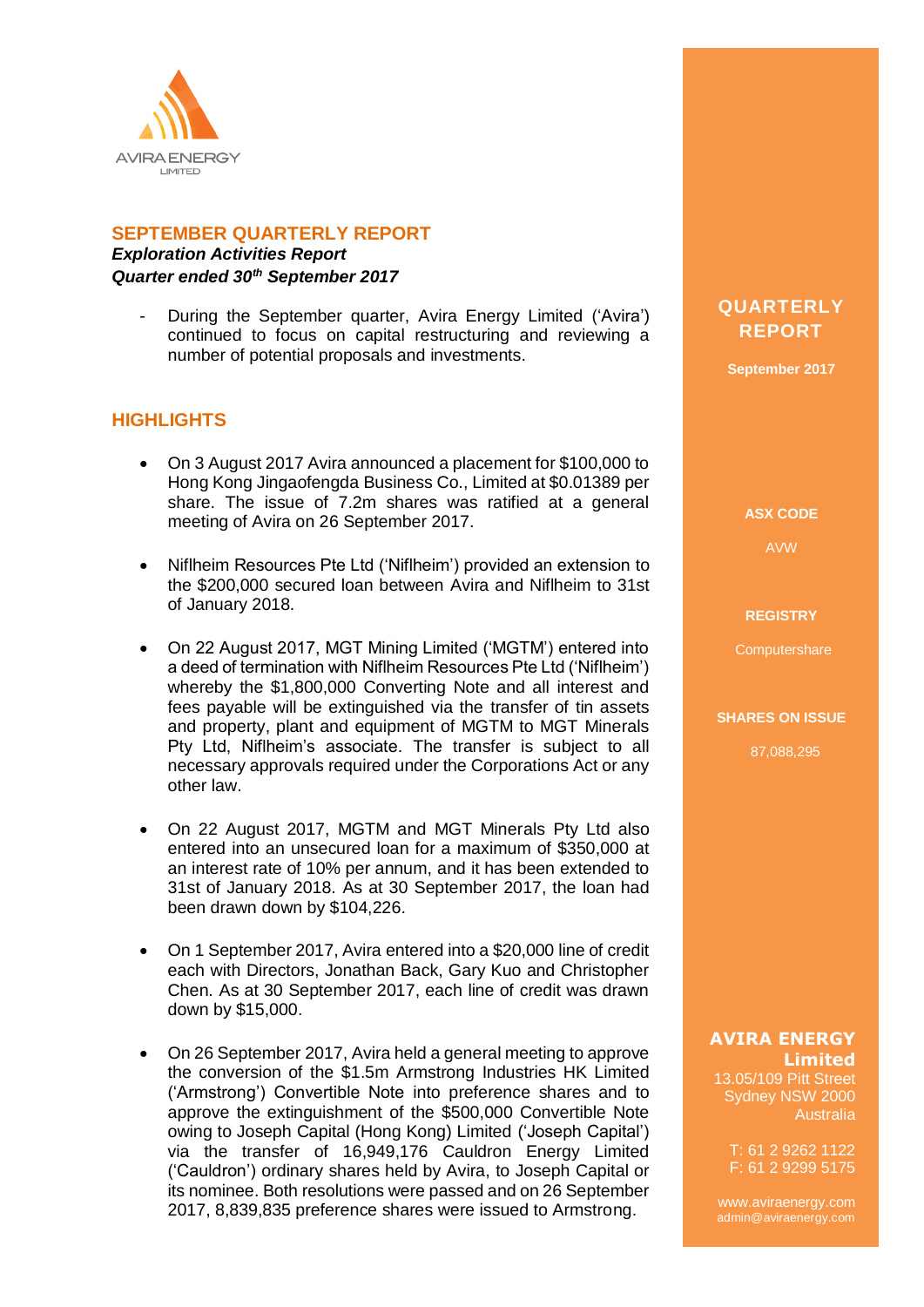- On 28 September 2017, the Cauldron (ASX: CXU) ordinary shares were transferred to Joseph Energy (Hong Kong) Limited and the \$500,000 Convertible Note owing to Joseph Capital extinguished.
- On 28 September 2017, Avira announced that it had entered into a binding term sheet with Tartana Resources Limited over Tartana's Copper/Zinc deposits and prospects at Queen Grade, North Queensland.
- On 29 September 2017, Avira announced a placement for \$40,000 to Hong Kong Jingaofengda Business Co., Limited at \$0.00877 per share. The 4.56m shares were issued on 3 October 2017 and will be put to a vote for ratification by shareholders at the upcoming annual general meeting of Avira in November.

Avira has cash reserves of \$53,000 as at 30<sup>th</sup> September 2017.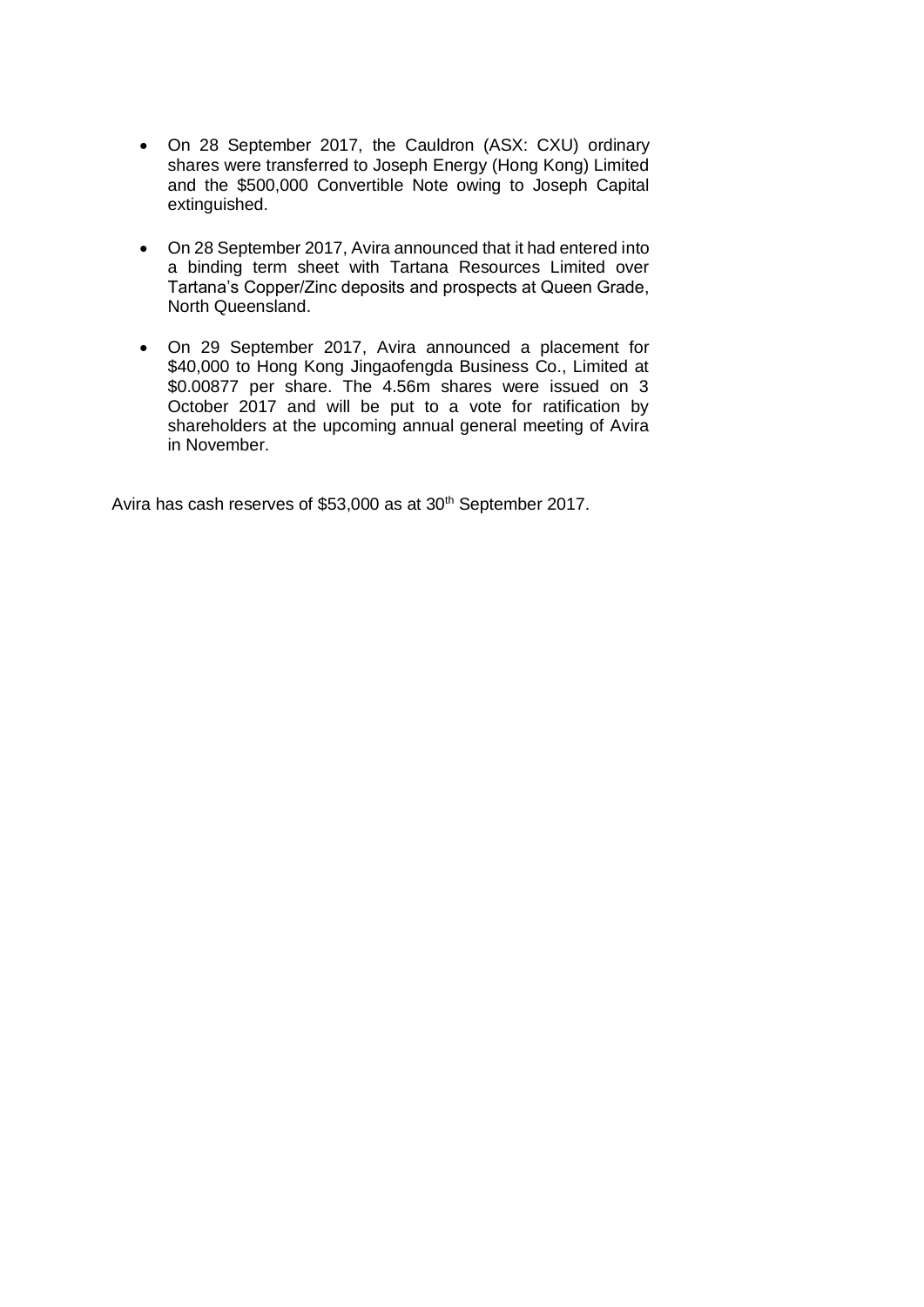

# **1. TARTANA JOINT VENTURE, NORTH QUEENSLAND**

**Includes: ML4819; ML4820; ML 5312 and ML20489**

Avira is pleased to announce that it has signed a binding term sheet with Tartana Resources Limited (Tartana) over Tartana's Copper/Zinc deposits and prospects at Queen Grade, Tartana and Tartana South located 40km west of Chillagoe, North Queensland.

The Tartana Copper/Zinc project comprises four granted Mining Leases (ML4819, ML4820, ML5312 and ML20489).

On closing of the transaction, Avira will acquire either:

- A 38.1% initial interest in Queen Grade for A\$1.0 million in cash or;
- A 48% initial interest in Queen Grade for A\$1.5m in cash.

Once Avira has completed its initial investment, Tartana and Avira will contribute on a pro-rata basis for future expenditures.

The deal is subject to shareholder approval under ASX Listing Rule 11.1.2 and is conditional on definitive documentation and financing.

Avira's obligations under the term sheet are subject to it successfully raising at least A\$1.0 million in cash for the purposes of funding the initial investment, by 30<sup>th</sup> October 2017.

# **2. SUMMER HILLS TIN PROJECT, QUEENSLAND (Avira 89.48%)**

**Includes: Summer Hills ML20547; Mt Veteran Mill ML4349; Nanyetta EPM25433; Valetta ML20066** 

During the September quarter planning for a small scale drilling program at the Summer Hills Project was undertaken. A total of 187m in 3 holes comprising 59m of pre-collar drilling and 128m of PQ diamond core drilling is proposed. The program will focus on providing necessary geotechnical and metallurgical information for the project. A metallurgical surface and near surface sampling program has also been conducted and results are pending. This work has been carried out on behalf of MGT Minerals Pty Ltd in advance of them taking ownership of the projects whilst all necessary approvals are sought for the transfer of tin assets and property, plant and equipment at the Mount Garnet site to MGT Minerals Pty Ltd.

# **3. NYMBOOL PROJECT, QUEENSLAND (Avira 89.48%)**

**Includes Heads or Tails ML20655; Nymbool EPM16948; Nymbool West EPM25690; Fuzzy Hill EPM25716; Nymbool Extended EPM25347**

No significant exploration work was undertaken on the Nymbool Project during the September quarter.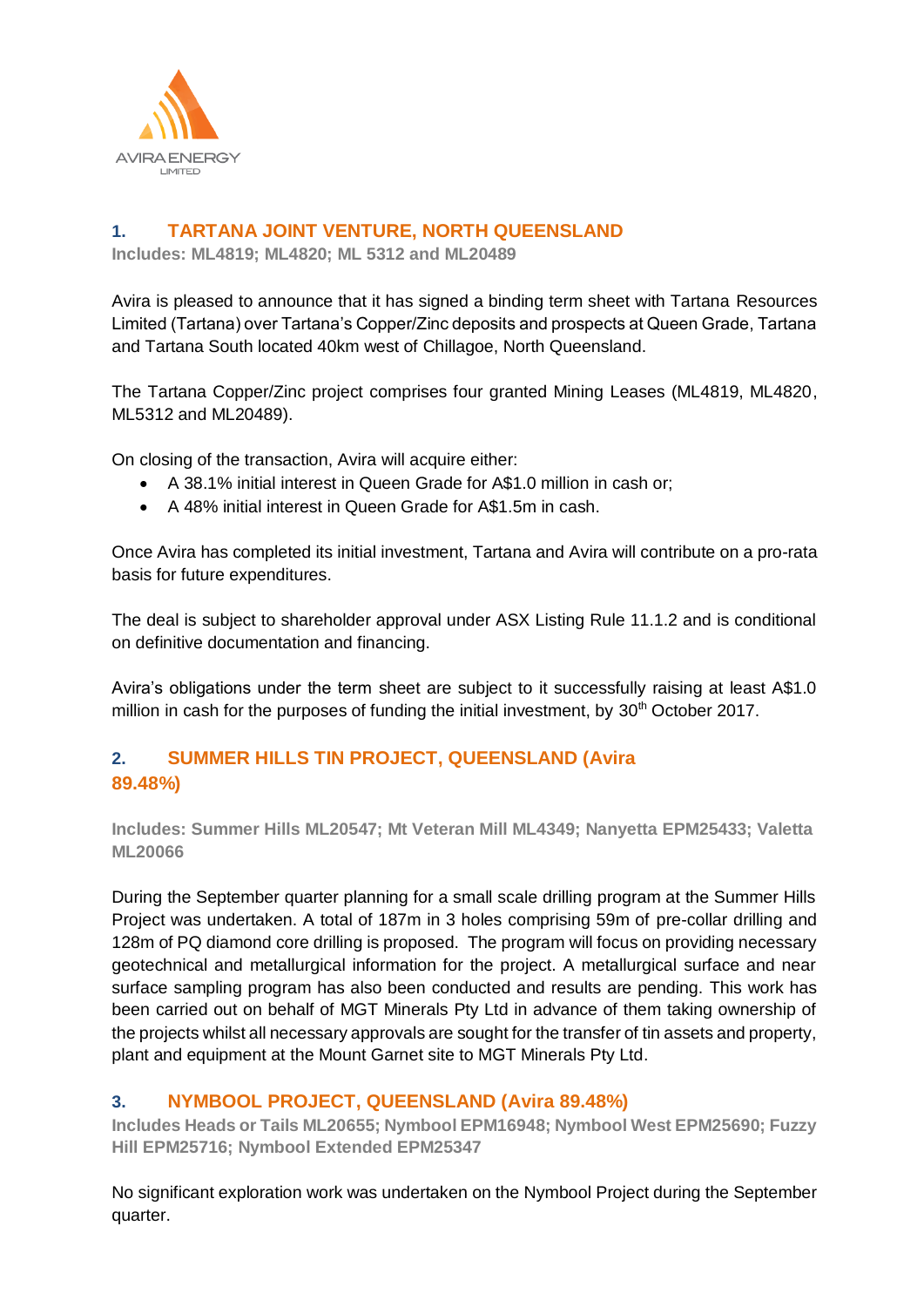## **4. SOUTHERN QUEENSLAND PROJECTS (Avira 89.48%)**

**Includes Yarrol EPM 8402; Mt Steadman EPM 12834; Gooroolba EPM 15426**

No significant exploration work was undertaken on the Southern Queensland Project during the September quarter.

## **5. PYRAMID GOLD PROJECT, QUEENSLAND (Avira**

### **89.48%)**

**Includes Pyramid EPM 12887; Pyramid 2 EPM25154; Pyramid 3 EPM 19554**

No significant exploration work was undertaken on the Pyramid Project during the September quarter.

### **6. MGT CORPORATE**

**Cash**

Cash at hand as at  $30<sup>th</sup>$  September 2017 was \$53,000.

### **General meeting**

Avira Energy Limited held a General Meeting on 26<sup>th</sup> September 2017. The resolutions put to shareholders were all passed.

## **Further Capital Restructuring and Funding Required**

Directors are working towards further debt restructuring solutions for the \$200,000 secured loan owing from Avira Energy to Niflheim Resources Pte Ltd which is due and payable on 31 January 2018 and the unsecured loan, drawn down by \$104,226 as at 30 September 2017, between MGT Minerals Pty Ltd and MGT Mining Limited that expires on 31 January 2017.

Directors are also aware of need for further funding for working capital purposes and are working on solutions and will update the market in due course.

**FNDS** 

**Investor and media enquiries:**

Gary Kuo Managing Director, Executive Director T: +61 2 9262 1122 gary.kuo@aviraenergy.com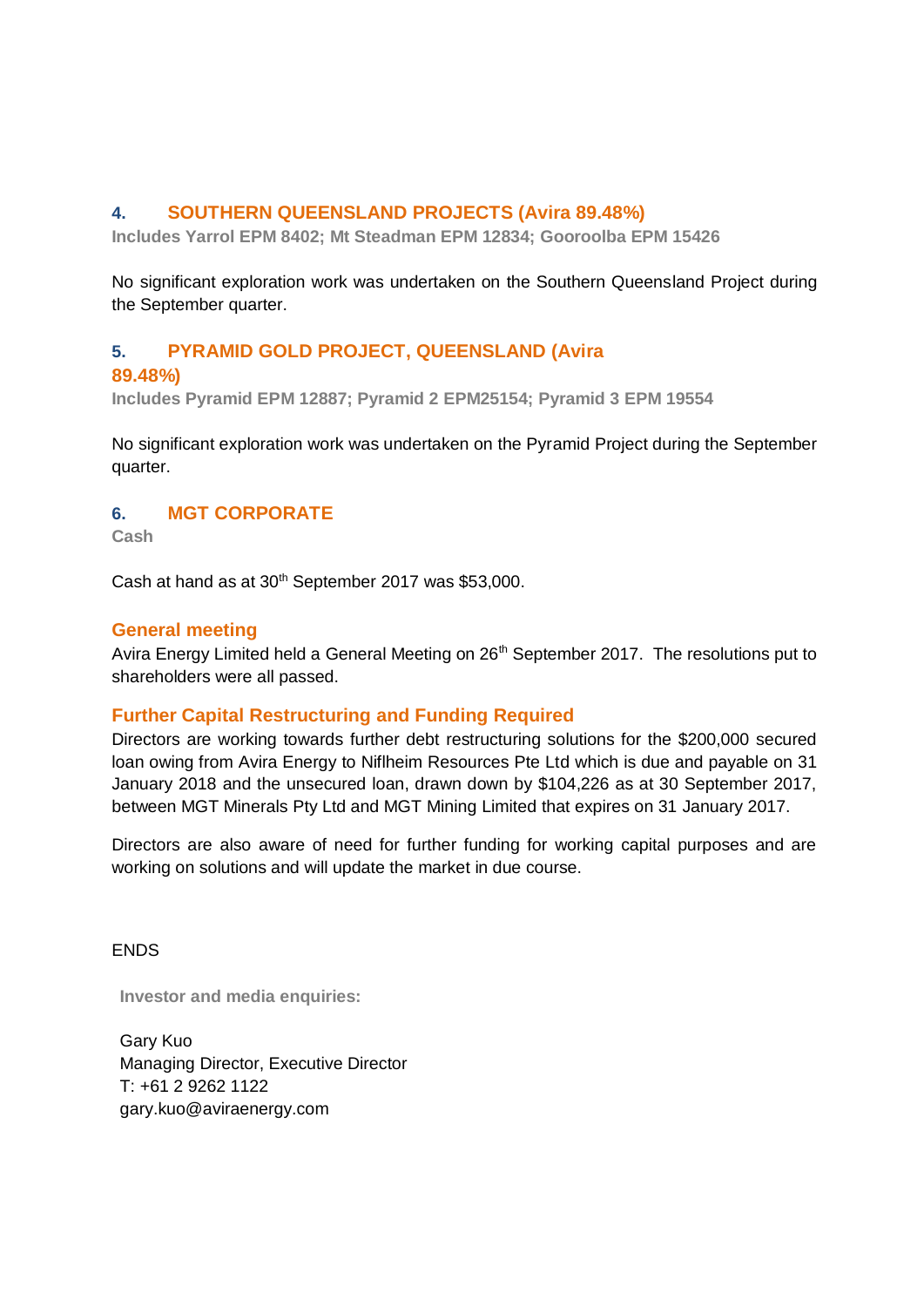*+Rule 5.5*

# **Appendix 5B**

# **Mining exploration entity and oil and gas exploration entity quarterly report**

Introduced 01/07/96 Origin Appendix 8 Amended 01/07/97, 01/07/98, 30/09/01, 01/06/10, 17/12/10, 01/05/13, 01/09/16

#### **Name of entity**

| Avira Energy Limited and its Controlled Entities |                                   |
|--------------------------------------------------|-----------------------------------|
| ABN                                              | Quarter ended ("current quarter") |
| <sup>8</sup> 38 131 715 645                      | 30 September 2017                 |

|     | <b>Consolidated statement of cash flows</b>       | <b>Current quarter</b><br>\$A'000 | Year to date<br>$(3$ months)<br>\$A'000 |
|-----|---------------------------------------------------|-----------------------------------|-----------------------------------------|
| 1.  | Cash flows from operating activities              |                                   |                                         |
| 1.1 | Receipts from customers                           |                                   |                                         |
| 1.2 | Payments for                                      |                                   |                                         |
|     | exploration & evaluation<br>(a)                   | (100)                             | (100)                                   |
|     | development<br>(b)                                |                                   |                                         |
|     | production<br>(c)                                 |                                   |                                         |
|     | staff costs (including Directors Fees)<br>(d)     | (77)                              | (77)                                    |
|     | (e) administration and corporate costs            | (190)                             | (190)                                   |
| 1.3 | Dividends received (see note 3)                   |                                   |                                         |
| 1.4 | Interest received                                 |                                   |                                         |
| 1.5 | Interest and other costs of finance paid          |                                   |                                         |
| 1.6 | Income taxes paid                                 |                                   |                                         |
| 1.7 | Research and development refunds                  |                                   |                                         |
| 1.8 | Other (provide details if material)               |                                   |                                         |
| 1.9 | Net cash from / (used in) operating<br>activities | (367)                             | (367)                                   |

| Cash flows from investing activities |  |
|--------------------------------------|--|
| Payments to acquire:                 |  |
| property, plant and equipment<br>(a) |  |
| tenements (see item 10)<br>(b)       |  |
| investments<br>(C)                   |  |
| other non-current assets<br>(d)      |  |
|                                      |  |

+ See chapter 19 for defined terms

*1 September 2016* Page 1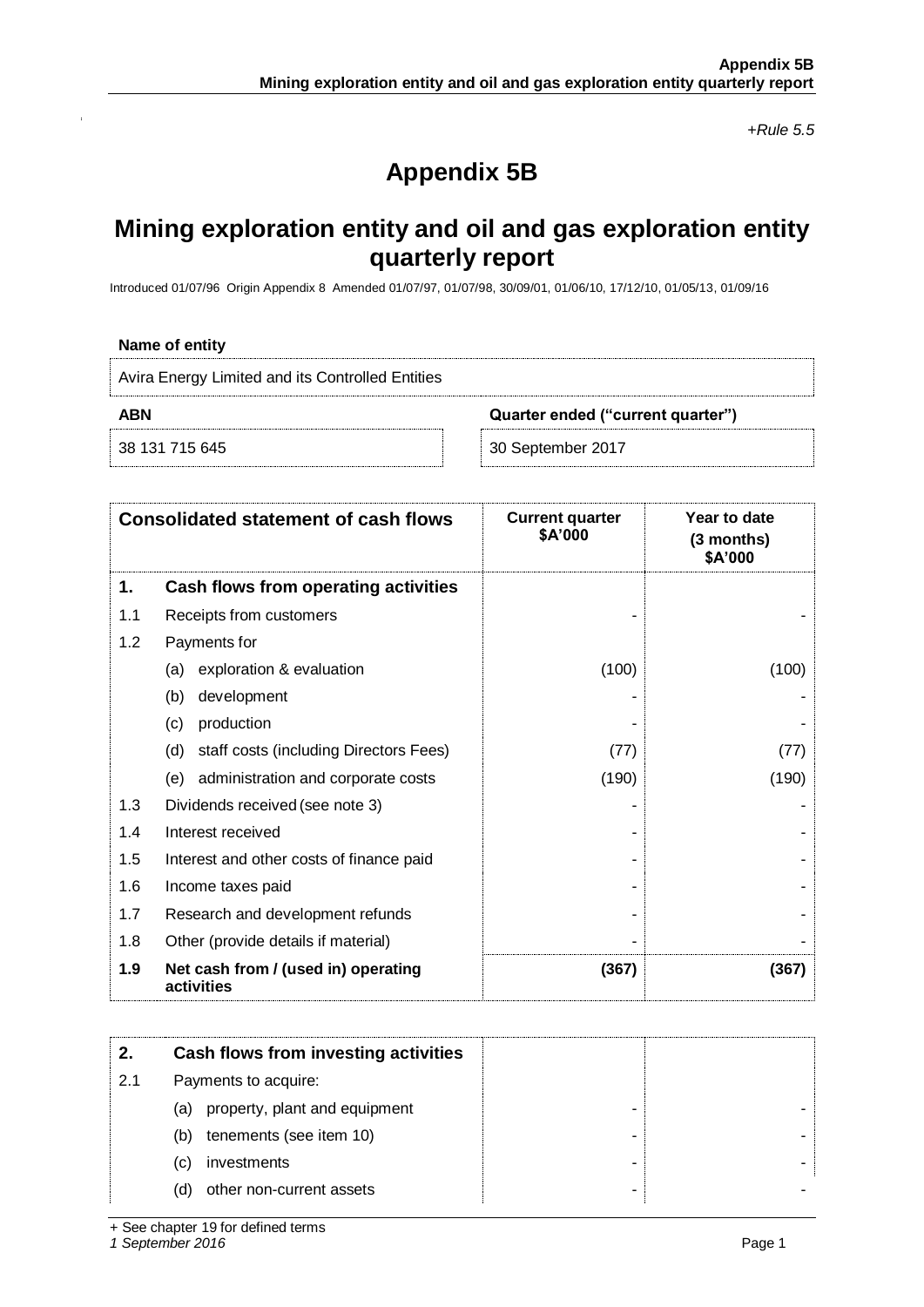|                                                                               | <b>Appendix 5B</b> |
|-------------------------------------------------------------------------------|--------------------|
| Mining exploration entity and oil and gas exploration entity quarterly report |                    |

|     | <b>Consolidated statement of cash flows</b>       | <b>Current quarter</b><br>\$A'000 | Year to date<br>(3 months)<br>\$A'000 |
|-----|---------------------------------------------------|-----------------------------------|---------------------------------------|
| 2.2 | Proceeds from the disposal of:                    |                                   |                                       |
|     | property, plant and equipment<br>(a)              |                                   |                                       |
|     | (b)<br>tenements (see item 10)                    |                                   |                                       |
|     | investments<br>(c)                                |                                   |                                       |
|     | other non-current assets<br>(d)                   |                                   |                                       |
| 2.3 | Cash flows from loans to other entities           |                                   |                                       |
| 2.4 | Dividends received (see note 3)                   |                                   |                                       |
| 2.5 | Other (provide details if material)               |                                   |                                       |
| 2.6 | Net cash from / (used in) investing<br>activities |                                   |                                       |

| 3.   | Cash flows from financing activities                                           |     |     |
|------|--------------------------------------------------------------------------------|-----|-----|
| 3.1  | Proceeds from issues of shares                                                 | 140 | 140 |
| 3.2  | Proceeds from issue of convertible notes                                       |     |     |
| 3.3  | Proceeds from exercise of share options                                        |     |     |
| 3.4  | Transaction costs related to issues of<br>shares, convertible notes or options |     |     |
| 3.5  | Proceeds from borrowings                                                       | 142 | 142 |
| 3.6  | Repayment of borrowings                                                        |     |     |
| 3.7  | Transaction costs related to loans and<br>borrowings                           |     |     |
| 3.8  | Dividends paid                                                                 |     |     |
| 3.9  | Other (provide details if material)                                            |     |     |
| 3.10 | Net cash from / (used in) financing<br>activities                              | 282 | 282 |

| 4.  | Net increase / (decrease) in cash and<br>cash equivalents for the period    |       |      |
|-----|-----------------------------------------------------------------------------|-------|------|
| 4.1 | Cash and cash equivalents at beginning of<br>period (Continuing operations) | 138   | 138  |
| 4.2 | Net cash from / (used in) operating<br>activities (item 1.9 above)          | (367) | (367 |
| 4.3 | Net cash from / (used in) investing activities<br>(item 2.6 above)          |       |      |
| 4.4 | Net cash from / (used in) financing activities<br>(item 3.10 above)         | 282   | 282  |
| 4.5 | Effect of movement in exchange rates on<br>cash held                        |       |      |
| 4.6 | Cash and cash equivalents at end of<br>period                               | 53    | 53   |

+ See chapter 19 for defined terms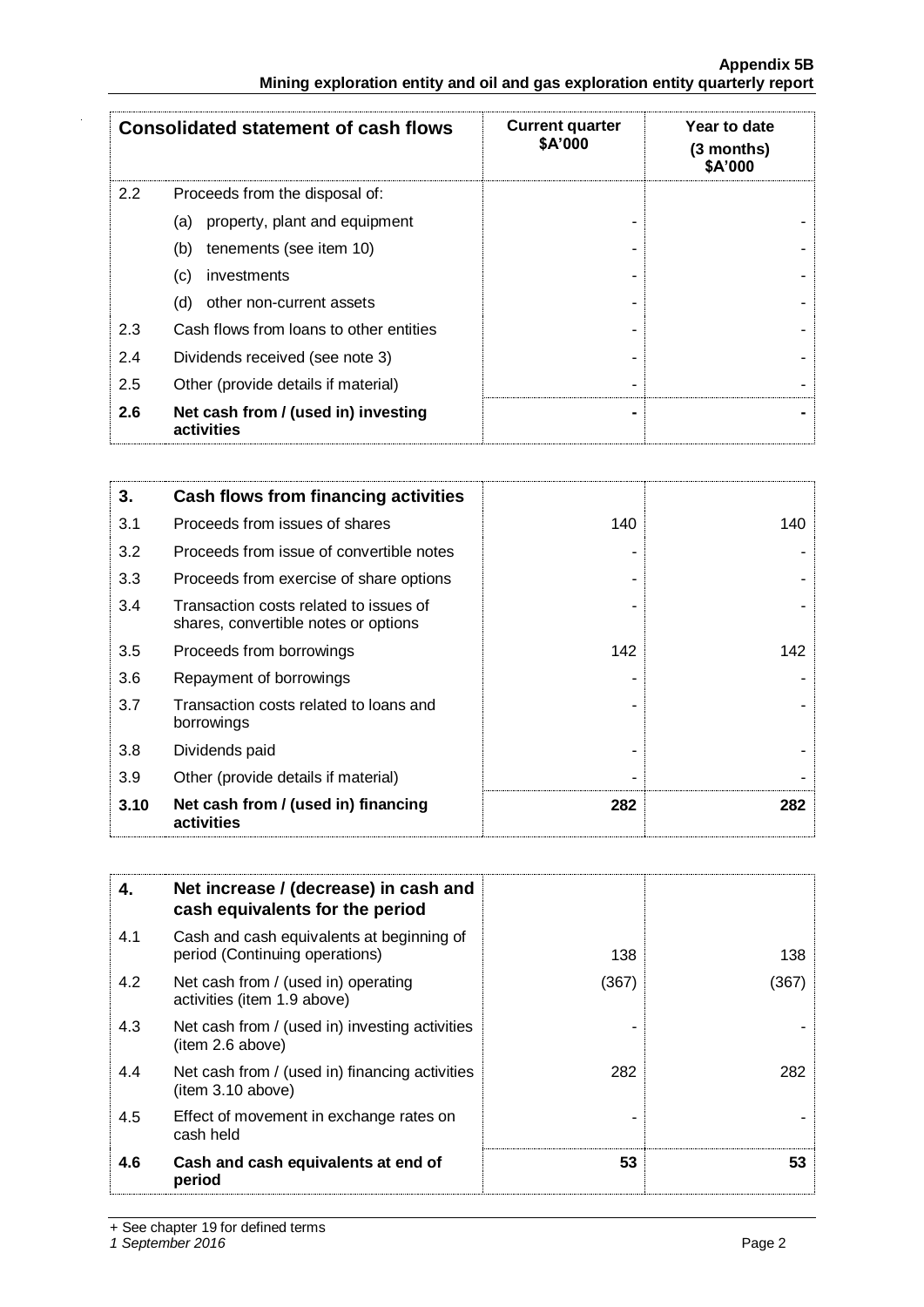| 5.  | Reconciliation of cash and cash<br>equivalents<br>at the end of the quarter (as shown in the<br>consolidated statement of cash flows) to the<br>related items in the accounts | <b>Current quarter</b><br>\$A'000 | <b>Previous quarter</b><br>\$A'000 |
|-----|-------------------------------------------------------------------------------------------------------------------------------------------------------------------------------|-----------------------------------|------------------------------------|
| 5.1 | <b>Bank balances</b>                                                                                                                                                          | 53                                | 53                                 |
| 5.2 | Call deposits                                                                                                                                                                 |                                   |                                    |
| 5.3 | <b>Bank overdrafts</b>                                                                                                                                                        |                                   |                                    |
| 5.4 | Other (provide details)                                                                                                                                                       | -                                 |                                    |
| 5.5 | Cash and cash equivalents at end of<br>quarter (should equal item 4.6 above)                                                                                                  | 53                                | 53                                 |

| 6.  | Payments to directors of the entity and their associates                                                | <b>Current quarter</b><br>\$A'000 |
|-----|---------------------------------------------------------------------------------------------------------|-----------------------------------|
| 6.1 | Aggregate amount of payments to these parties included in item 1.2                                      | 26)                               |
| 6.2 | Aggregate amount of cash flow from loans to these parties included<br>in item 2.3                       |                                   |
| 6.3 | Include below any explanation necessary to understand the transactions included in<br>items 6.1 and 6.2 |                                   |
|     |                                                                                                         |                                   |
|     |                                                                                                         |                                   |

| 7.  | Payments to related entities of the entity and their<br>associates                                      | <b>Current quarter</b><br>\$A'000 |
|-----|---------------------------------------------------------------------------------------------------------|-----------------------------------|
| 7.1 | Aggregate amount of payments to these parties included in item 1.2                                      | 70)                               |
| 7.2 | Aggregate amount of cash flow from loans to these parties included<br>in item $2.3$                     |                                   |
| 7.3 | Include below any explanation necessary to understand the transactions included in<br>items 7.1 and 7.2 |                                   |
|     |                                                                                                         |                                   |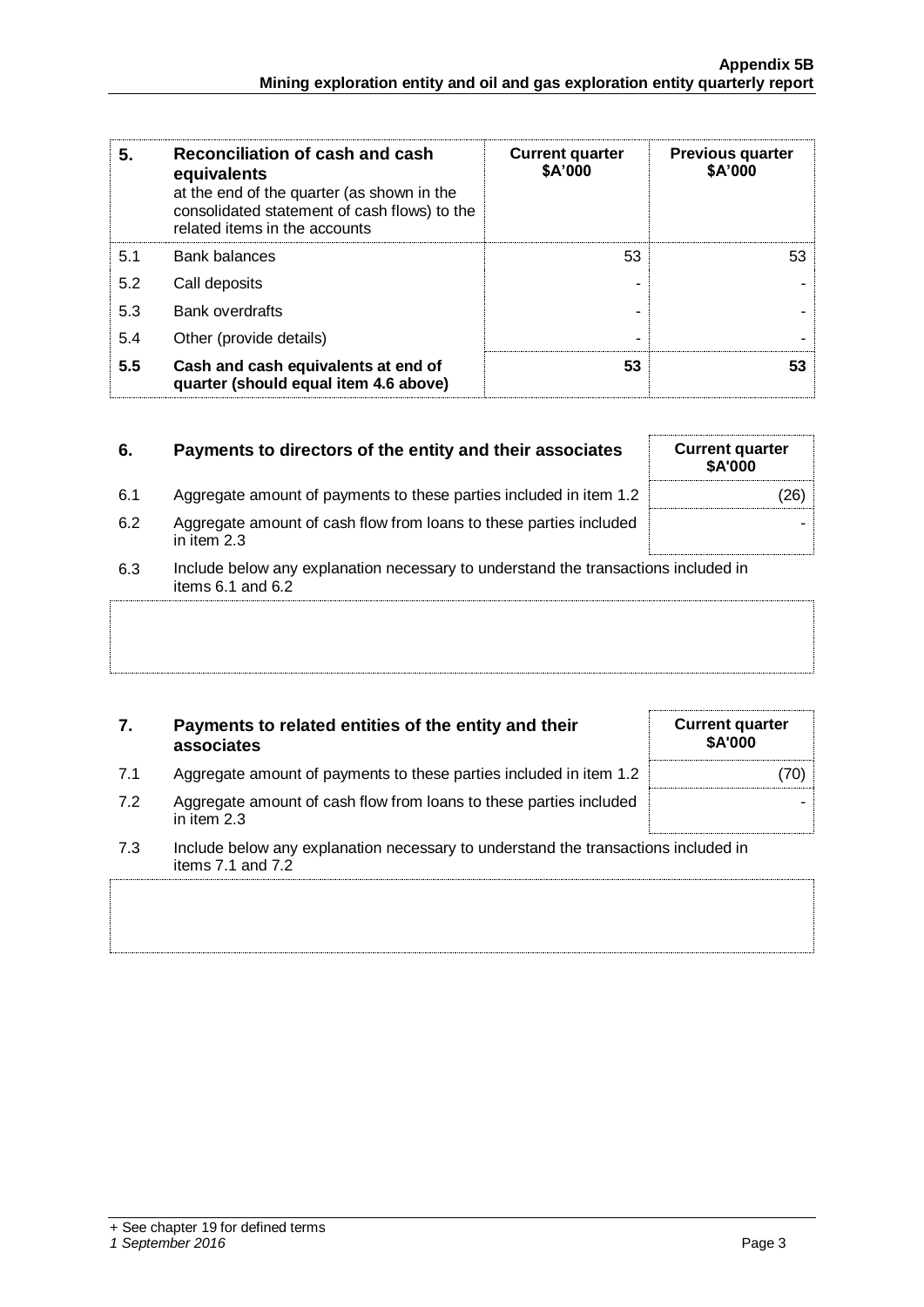| 8.  | <b>Financing facilities available</b><br>Add notes as necessary for an<br>understanding of the position | <b>Total facility amount</b><br>at quarter end<br>\$A'000 | Amount drawn at<br>quarter end<br>\$A'000 |
|-----|---------------------------------------------------------------------------------------------------------|-----------------------------------------------------------|-------------------------------------------|
| -81 | Loan facilities                                                                                         | -                                                         |                                           |
| 8.2 | Credit standby arrangements                                                                             | 60                                                        |                                           |
| 8.3 | Other (please specify)                                                                                  | $\overline{\phantom{0}}$                                  |                                           |

8.4 Include below a description of each facility above, including the lender, interest rate and whether it is secured or unsecured. If any additional facilities have been entered into or are proposed to be entered into after quarter end, include details of those facilities as well.

On 1 September 2017, Avira Energy Limited entered into lines of credit of \$20k each with Directors Jonathan Back, Gary Kuo and Christopher Chen, expiring 16 October 2017. As at 30 September 2017, the lines of credit had been drawn down by \$15k each. On 12 October 2017, the lines of credit were extended to 30 November 2017 and had been drawn down by \$20k each.

| 9.  | <b>Estimated cash outflows for next quarter</b> | \$A'000 |
|-----|-------------------------------------------------|---------|
| 9.1 | Exploration and evaluation                      | (11)    |
| 9.2 | Development                                     |         |
| 9.3 | Production                                      |         |
| 9.4 | Staff costs                                     | (70)    |
| 9.5 | Administration and corporate costs              | (123)   |
| 9.6 | Other (Interest payments)                       |         |
| 9.7 | Total estimated cash outflows                   |         |

\* Directors are working towards capital raising solutions and will update the market in due course.

| 10.  | <b>Changes in</b><br>tenements<br>(items $2.1(b)$ and<br>$2.2(b)$ above)                          | <b>Tenement reference</b><br>and location | Nature of<br><b>interest</b> | Interest at<br>beginning<br>of quarter | Interest at<br>end of<br>quarter |
|------|---------------------------------------------------------------------------------------------------|-------------------------------------------|------------------------------|----------------------------------------|----------------------------------|
| 10.1 | Interests in mining<br>tenements and<br>petroleum tenements<br>lapsed, relinquished<br>or reduced | N/A                                       | N/A                          | N/A                                    | N/A                              |
| 10.2 | Interests in mining<br>tenements and<br>petroleum tenements<br>acquired or increased              | N/A                                       | N/A                          | N/A                                    | N/A                              |